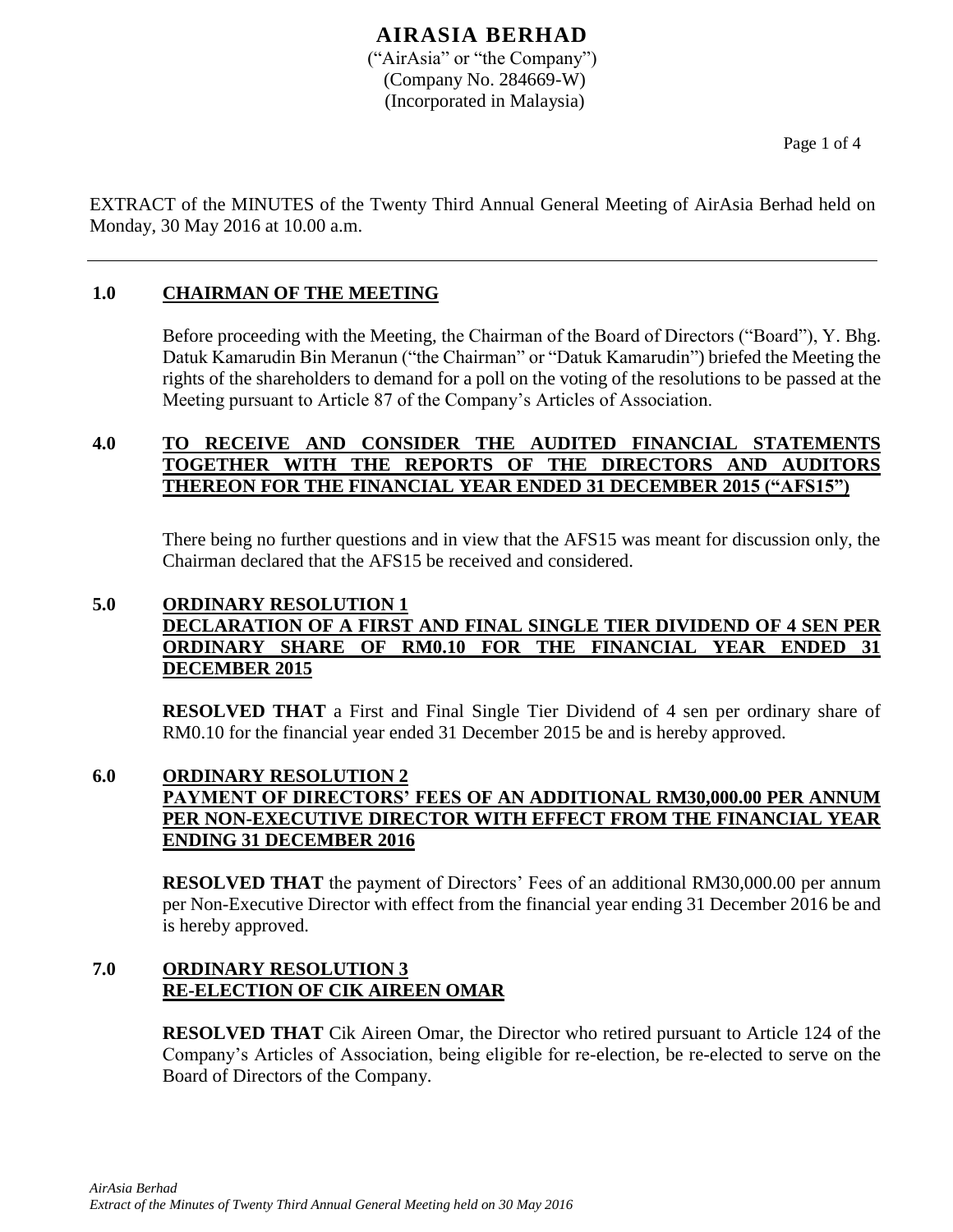# **AIRASIA BERHAD**

("AirAsia" or "the Company") (Company No. 284669-W) (Incorporated in Malaysia)

Page 2 of 4

## **8.0 ORDINARY RESOLUTION 4 RE-ELECTION OF DATO' ABDEL AZIZ @ ABDUL AZIZ BIN ABU BAKAR**

**RESOLVED THAT** Dato' Abdel Aziz @ Abdul Aziz bin Abu Bakar, the Director who retired pursuant to Article 124 of the Company's Articles of Association, being eligible for re-election, be re-elected to serve on the Board of Directors of the Company.

#### **9.0 ORDINARY RESOLUTION 5 RE-ELECTION OF MR. STUART L DEAN**

**RESOLVED THAT** Mr. Stuart L Dean, the Director who retired pursuant to Article 129 of the Company's Articles of Association, being eligible for re-election, be re-elected to serve on the Board of Directors of the Company.

#### **10.0 ORDINARY RESOLUTION 6 RE-ELECTION OF DATO' SRI GNANARAJA A/L M. GNANASUNDRAM**

The Chairman advised the shareholders that Dato' Sri Gnanaraja A/L M. Gnanasundram ("Dato' Sri Gnanaraja"), who was the Director to retire by rotation at this Meeting as set out in Resolution 6, had decided not to stand for re-election. In respect thereof, the Chairman withdrew the motion for any further deliberation. Dato' Sri Gnanaraja's term as Director therefore comes to an end at the close of this Meeting.

## **11.0 ORDINARY RESOLUTION 7 RE-ELECTION OF DATO' MOHAMED KHADAR BIN MERICAN**

**RESOLVED THAT** Dato' Mohamed Khadar Bin Merican, the Director who retired pursuant to Article 129 of the Company's Articles of Association, being eligible for re-election, be re-elected to serve on the Board of Directors of the Company.

## **12.0 ORDINARY RESOLUTION 8 RE-APPOINTMENT OF AUDITORS**

**RESOLVED THAT** Messrs PricewaterhouseCoopers be hereby appointed as Auditors of the Company and to hold office until the conclusion of the next Annual General Meeting at a fee to be determined by the Board of Directors of the Company.

## **13.0 SPECIAL BUSINESS – ORDINARY RESOLUTION 9 RETENTION OF SENIOR INDEPENDENT NON-EXECUTIVE DIRECTOR**

**RESOLVED THAT** approval be and is hereby given to Dato' Fam Lee Ee that has served as an Independent Non-Executive Director of the Company for a cumulative term of more than nine (9) years, to continue to act as a Senior Independent Non-Executive Director of the Company in accordance with the Malaysian Code on Corporate Governance 2012.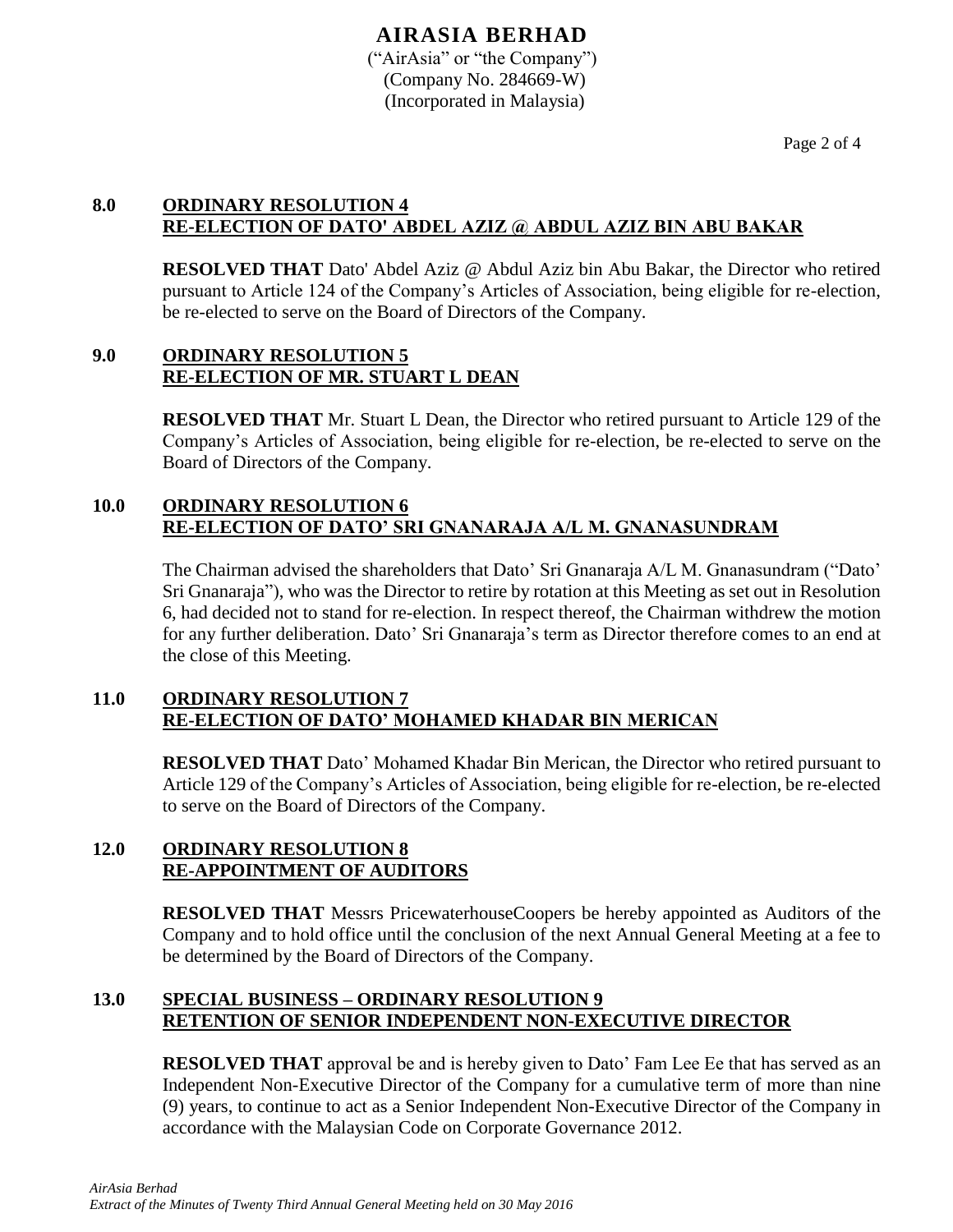## **14.0 SPECIAL BUSINESS – ORDINARY RESOLUTION 10 AUTHORITY TO ALLOT SHARES PURSUANT TO SECTION 132D OF THE COMPANIES ACT, 1965 ("ACT")**

**RESOLVED THAT** pursuant to Section 132D of the Act and subject to the approval of relevant authorities, the Directors of the Company be and are hereby empowered to issue shares in the Company from time to time and upon such terms and conditions and for such purposes as the Directors may, in their absolute discretion, deem fit provided that the aggregate number of shares issued pursuant to this resolution does not exceed 10% of the issued share capital of the Company for the time being and that the Directors be and also empowered to obtain approval for the listing of and quotation for the additional shares so issued on the Main Market of Bursa Malaysia Securities Berhad **AND THAT** such authority shall continue in force until the conclusion of the next Annual General Meeting of the Company.

## **15.0 SPECIAL BUSINESS – ORDINARY RESOLUTION 11 PROPOSED RENEWAL OF EXISTING SHAREHOLDERS' MANDATE AND NEW SHAREHOLDERS' MANDATE FOR RECURRENT RELATED PARTY TRANSACTIONS OF A REVENUE OR TRADING NATURE**

The shareholders **RESOLVED THAT** approval be and is hereby given for the renewal of the existing shareholders' mandate and new shareholders' mandate for the Company to enter into recurrent related party transactions of a revenue or trading nature with the related parties ("**Recurrent Related Party Transactions**") as set out in Section 2.3 of the Circular to Shareholders dated 29 May 2016 ("**Circular**"), subject further to the following:

- (i) the Recurrent Related Party Transactions are entered into in the ordinary course of business which are necessary for the day-to-day operations and are on terms which are not more favourable to the related parties than those generally available to the public, and the Recurrent Related Party Transactions are undertaken on arm's length basis and on normal commercial terms which are not to the detriment of the minority shareholders of the Company;
- (ii) the disclosure is made in the annual report of the breakdown of the aggregated value of the Recurrent Related Party Transactions conducted pursuant to the shareholders' mandate during the financial year, among others, based on the following information:
	- (a) the type of Recurrent Related Party Transactions made; and
	- (b) the names of the related parties involved in each type of the Recurrent Related Party Transaction made and their relationship with the Company;
- (iii) the shareholders' mandate is subject to annual renewal and this shareholders' mandate shall only continue to be in full force until: